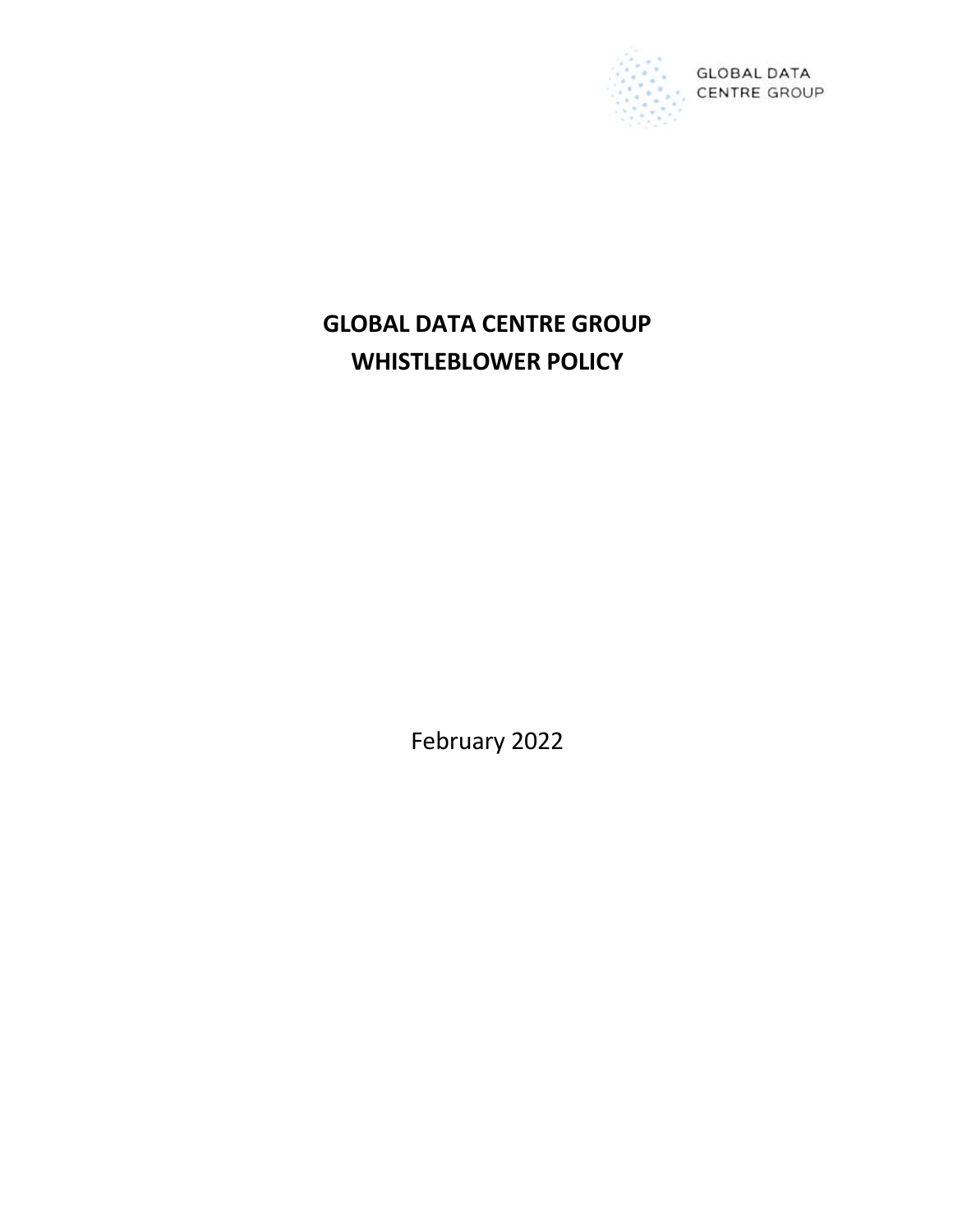

# Whistleblower Policy

# 1. Background

Evolution Trustees Limited ("Evolution Trustees") as Responsible Entity ("RE") for Global Data Centre Investment Fund and Global Data Centre Operations Fund (the "ASX Schemes") and Lanrik Partners Pty Ltd ("the Investment Manager") for the ASX Schemes (collectively: "GDC") is committed to creating and maintaining a culture in which individuals can raise concerns regarding corporate misconduct, including an improper state of affairs, non-compliance with GDC's policies or a contravention of laws.

The Whistleblower Policy ("the Policy") encourages individuals to report such misconduct through a system that protects their confidentiality and provides support without fear of reprisal, dismissal, or discriminatory treatment. The Policy is consistent with Recommendation 3.3 of the ASX Governance Council's Corporate Governance Principle and Recommendations (4th edition, February 2019), which provides that a listed entity should:

- a) have and disclose a whistleblower policy; and
- b) ensure that the board or a committee of the board is informed of any material incidents reported under that policy.

The "Board" in this document shall mean the board of directors (each a "Director") of the RE.

## 2. Purpose

The purpose of the Policy is:

- i. to encourage disclosures of wrongdoing and assist deterrence of wrongdoing;
- ii. to facilitate the reporting by individuals who have reasonable grounds to suspect misconduct or an improper state of affairs, non-compliance with policies or a contravention of Federal or State laws has occurred
- iii. to protect such individuals from actual or threatened reprisal, dismissal, or detrimental treatment;
- iv. to ensure reported matters are investigated and dealt with appropriately;
- v. to help ensure that GDC maintains the highest standards of lawful and ethical behaviour and integrity, and supports a culture underpinned by its values;
- vi. to describe the protections available where the disclosures are made in accordance with Part 9.4AAA of the Corporations Act 2001 (Cth) (Corporations Act) or Part IVD of the Taxation Administration Act 1953 (Cth) (Tax Act);
- vii. to place ultimate responsibility for this whistleblower policy, its implementation and its review, and the encouragement of people to whom this whistleblower policy applies to speak up without fear of victimisation or retaliation, with GDC; and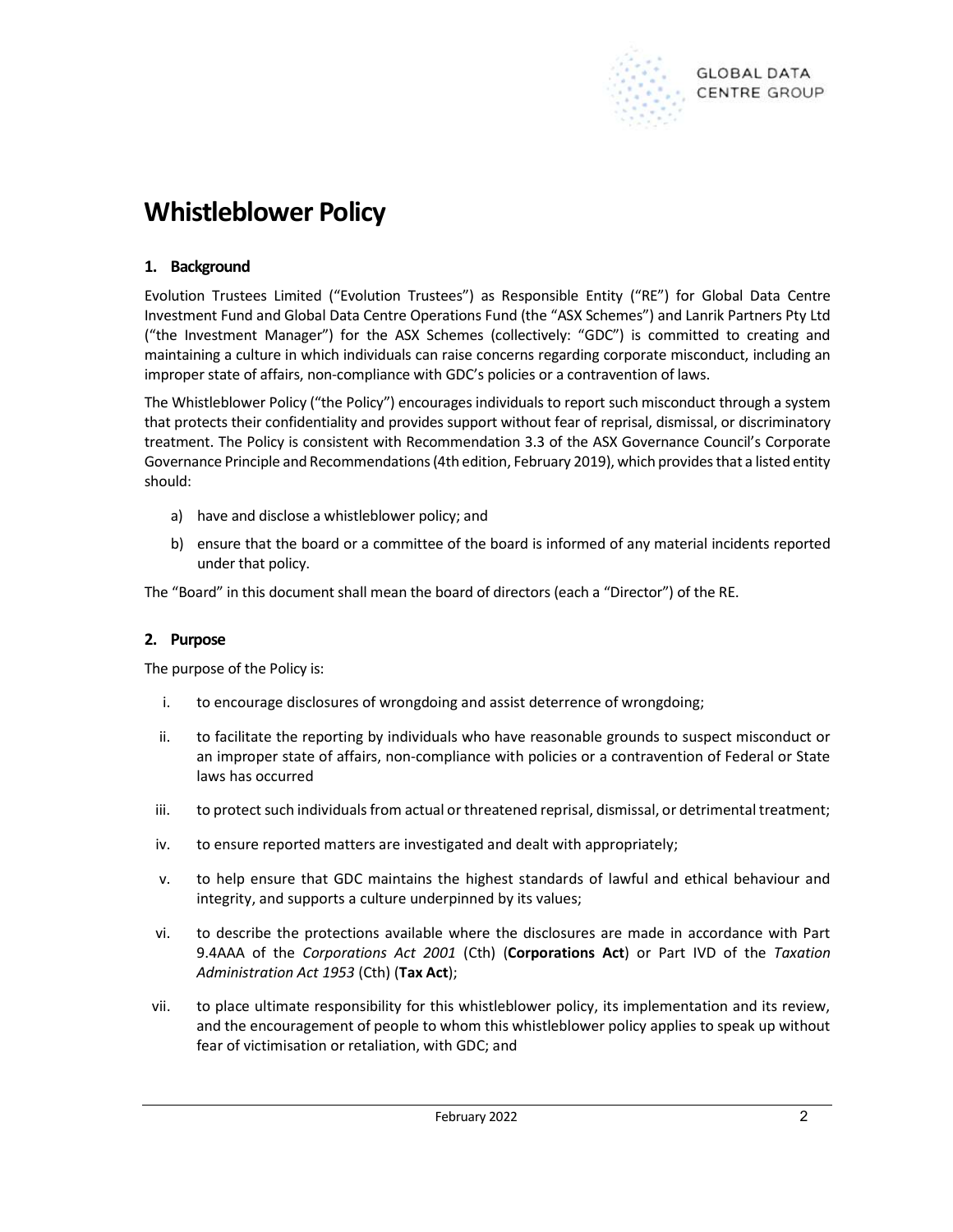

viii. to align with the Australian Securities Exchange Corporate Governance Principles and Recommendations.

## 3. Definitions

In this Policy:

- "Whistleblower" means a person making a disclosure under this Policy.
- "Eligible Whistleblower" means a current or former:
	- (i) employee or officer (e.g. director, company secretary) of GDC, whether permanent or casual, full-time or ongoing, trainees or apprentices;
	- (ii) entity or person who supplies goods and services to GDC (whether paid or unpaid, and whether through a company, partnership, sole trader or labour hire arrangement (e.g. contractors and suppliers)); or an employee of such an entity or person;
	- (iii) associate of GDC;
	- (iv) relative of an individual referred to in paragraph (i), (ii) or (iii); or
	- (v) dependant of an individual referred to in any of paragraphs (i), (ii) or (iii), or of such an individual's spouse.
- This Policy does not have any regard for an individual's length of service, employment/ contractor status, title, or relationship to GDC when considering who is an Eligible Whistleblower by this Policy. "Eligible Recipient" means any of the following:
	- (i) an officer (including any of the Board) or senior manager of GDC or related body corporate.
	- (ii) the internal or external auditor (including a member of an audit team conducting an audit) or actuary of GDC or related body corporate.
	- (iii) a person authorised by GDC to receive disclosures that may qualify for protection.
	- (iv) Compliance Officer.
- "Disclosable Matter" means one where the discloser has reasonable grounds to suspect there is:
	- (i) misconduct or an improper state of affairs or circumstances in relation to GDC;
	- (ii) misconduct or an improper state of affairs or circumstances in relation to the tax affairs of GDC, and where they consider the information may assist the recipient to perform functions and duties in relation to the tax affairs of GDC;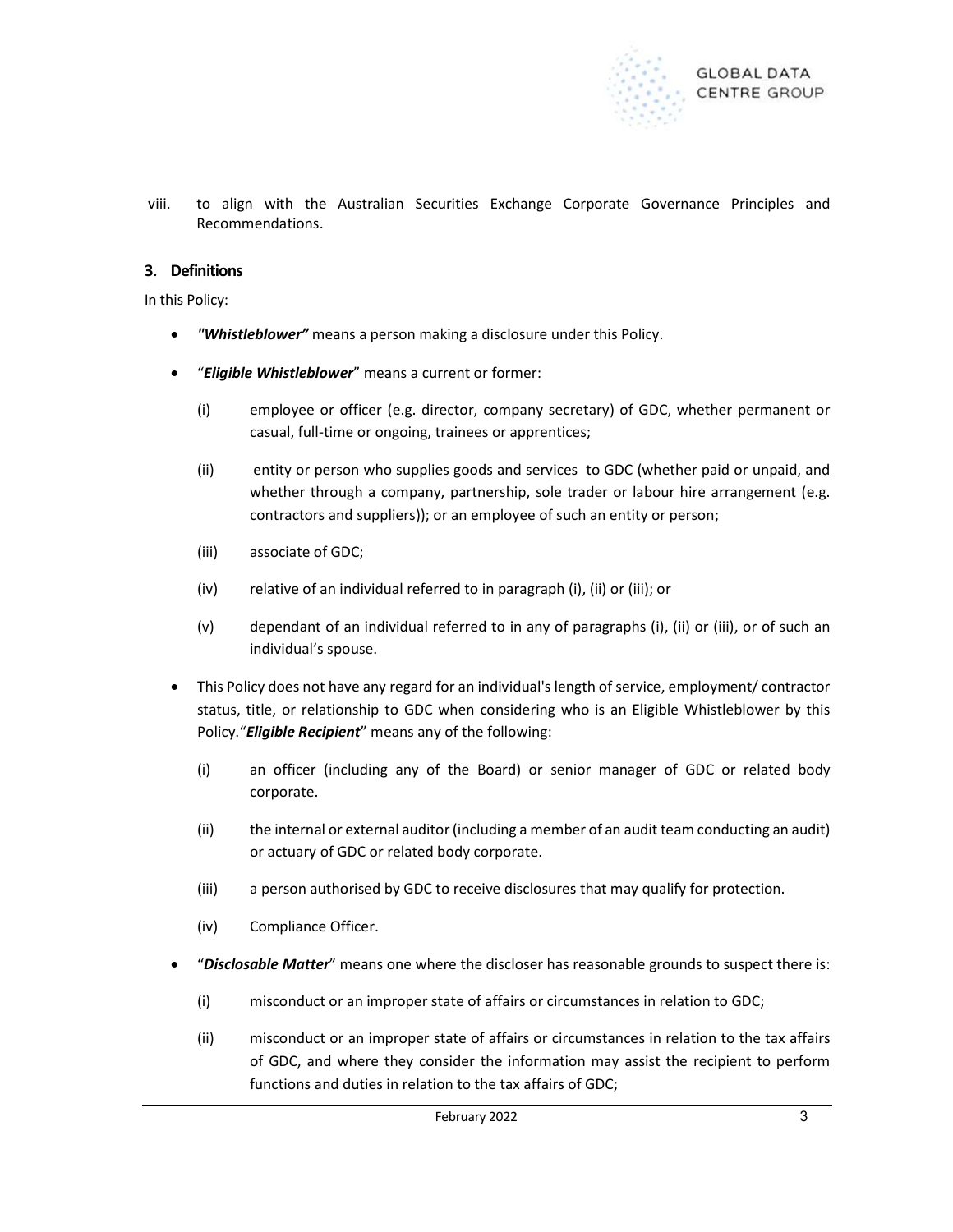

- (iii) conduct which constitutes a contravention of any law administered by Australian Securities and Investments Commission (ASIC);
- (iv) conduct which constitutes a contravention of or an offence against any State or Federal law; or
- (v) conduct which represents a danger to the public or to the financial system (even if this conduct does not involve a breach of a particular law).

Without limiting the type of conduct that can be disclosed under this Policy, examples of Disclosable Matters include:

- fraud, negligence, default, bribery, corruption, unethical behaviour, breach of trust or breach of duty in relation to GDC, such as acting dishonestly, altering records without cause or permission, making false entries in records, engaging in questionable financial practices, offering or accepting a bribe;
- conduct that is in breach of a law administered by ASIC, and a State or Federal law. Examples of conduct in breach of the Corporations Act could include:
	- o insider trading;
	- o insolvent trading;
	- o breach of the continuous disclosure rules;
	- o failure to keep accurate financial records;
	- o falsification of accounts; or
	- $\circ$  failure of a director, or another officer, to act with the care and diligence a reasonable person would exercise, or to act in good faith in the best interests of the corporation, or to give notice of any material personal interest relating to the affairs of GDC;
- conduct that is illegal, such as theft, the sale or use of prohibited substances, violence or threatened violence, harassment or criminal damage to property;
- conduct in breach of GDC Policy or procedure such as falsifying accounting records or an abuse of GDC's property or resources;
- conduct that is potentially damaging to GDC, a GDC employee or a third party, including conduct that may cause financial or non-financial loss to GDC, or is otherwise detrimental to its interests, such as unsafe work practices or environmental damage;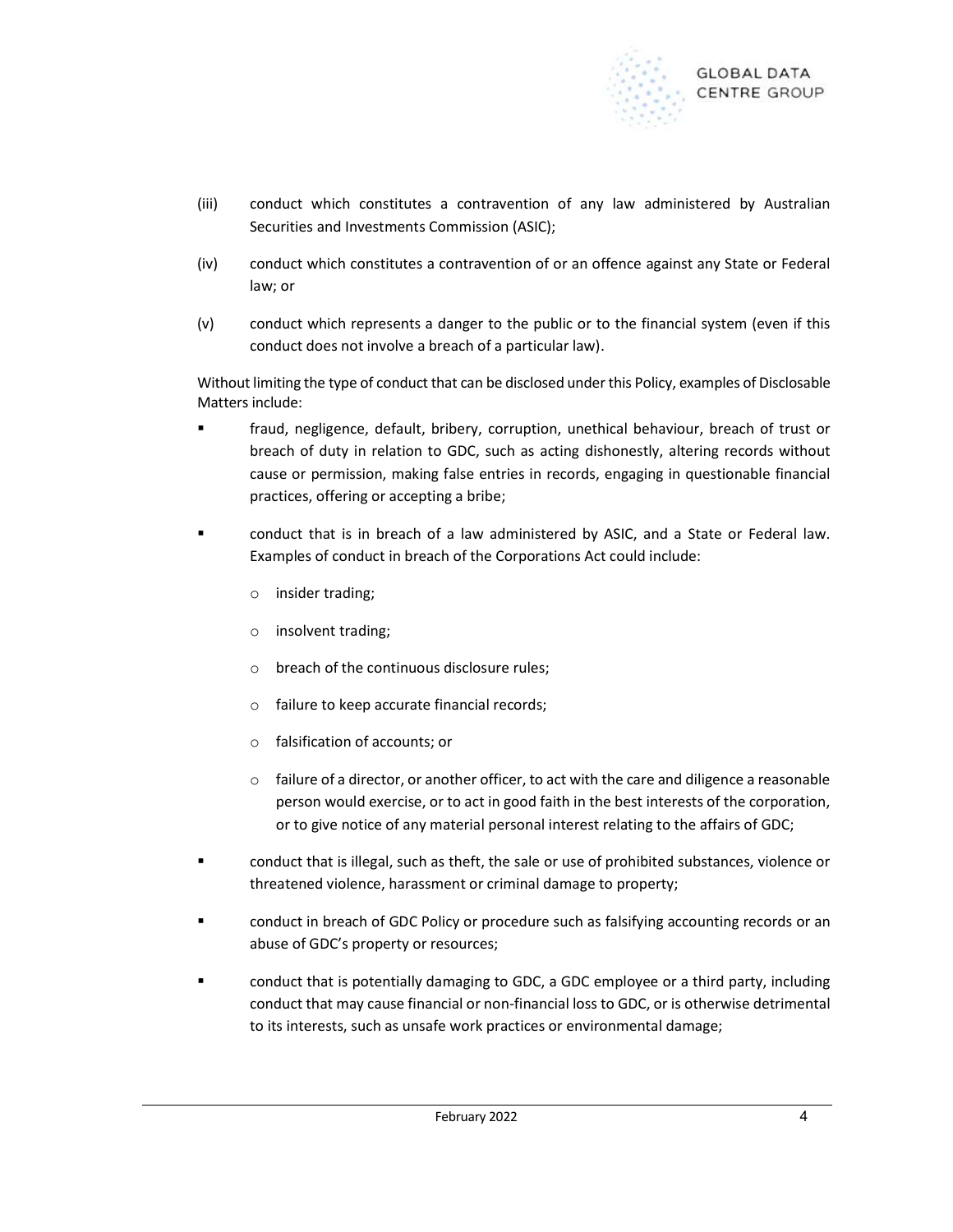

 conduct that may cause reputational damage to GDC; or engaging in or threatening to engage in detrimental conduct against a person who has made a disclosure, or is believed or suspected to have made, or be planning to make, a disclosure under this Policy.

Disclosures that are not "Disclosable Matters" may not qualify for protection under the Corporations Act.

- **•** "Protected Disclosures" means disclosures of Disclosable Matters by Eligible Whistleblowers, which are made in accordance with this Policy and protected under this Policy.
- "Protected Disclosure Officer" means a designated GDC representative tasked with the following responsibilities:
	- (i) receiving disclosures under this Policy, as relevant, from whistleblowers;
	- (ii) seeking to obtain information from the whistleblower that:
		- a. where appropriate, assists GDC to investigate the report effectively; and
		- b. confirms whether the whistleblower holds any concern of victimisation or retaliation for themselves, or another person, due to making the report, and any assistance or support they may require;
	- (iii) subject to any permissions from the whistleblower, ensuring the whistleblower's identity is kept confidential;
	- (iv) disclosing any conflict of interest they may have in respect of a disclosure;
	- (v) ensuring the whistleblower has access to this Policy, is aware of the whistleblower protections in the Corporations Act or Tax Act as relevant, and the support available from GDC;
	- (vi) explaining the next steps they will take in handling the disclosure;
	- (vii) co-ordinating a preliminary investigation into any report received from an Eligible Whistleblower;
	- (viii) documenting and handling all matters and escalating all legitimate matters as appropriate;
		- a. assembling an Eligible Whistleblower investigations team when required; and
	- (ix) finalising all investigations and producing a report on the outcome.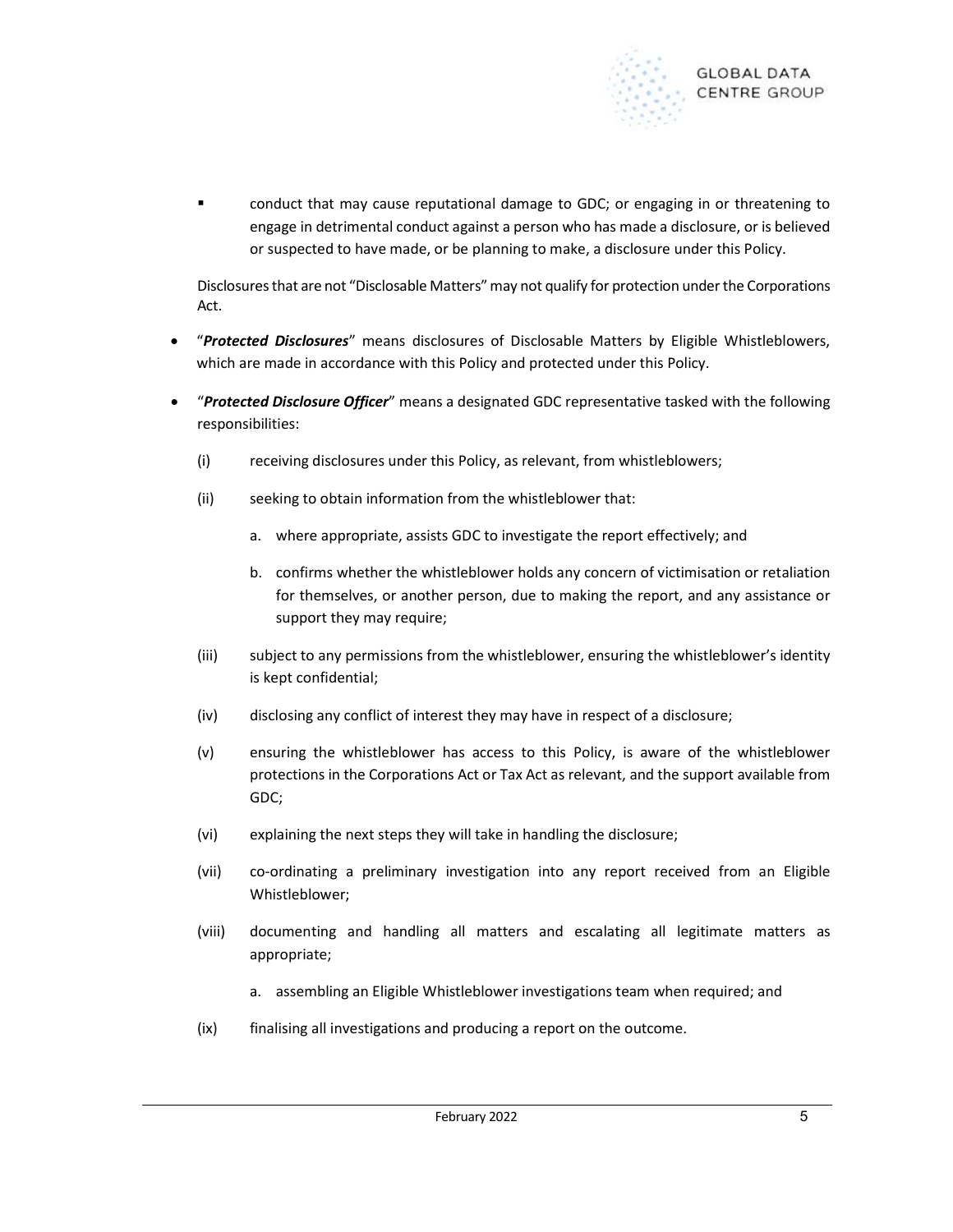

## 4. Scope

This Policy applies to all the following current or former:

- i. directors and company secretaries of the RE, employees, and any executive officers associated with GDC.
- ii. supplier of services or goods (whether paid or unpaid, and whether through a company, partnership, sole trader or labour hire arrangement (e.g. contractors and suppliers)); or an employee of such supplier.
- iii. an associate (within the meaning set out in section 318 of the Income Tax Assessment Act 1936 (Cth); a relative, dependent, or spouse of an individual referred to above.

Any irregularity or suspected irregularity involving a shareholder, vendor, consultants, or any other thirdparty agencies doing business with GDC or the Eligible Whistleblower, can also be reported under this Policy.

This policy does not limit any rights or obligations at law that accrue to Eligible Whistleblowers by this Policy.

This Policy does not form part of any employee's contract of employment and GDC may amend it at any time.

## 5. Whistleblowing Reporting

Should an Eligible Whistleblower wish to report a wrongdoing, their first point of contact should be the Protected Disclosure Officer. The Chief Operating Officer of the RE has been appointed as the Protected Disclosure Officer for GDC (except where conflicted, in which case it will be any Eligible Recipient).

The Protected Disclosure Officer will report material incidents directly to all non-conflicted Board members.

In certain instances, an Eligible Whistleblower may not feel comfortable making a whistleblowing report to the Protected Disclosure Officer, or alternatively the Eligible Whistleblower may feel that the Protected Disclosure Officer has not adequately dealt with the reported matter and can contact the below:

- GDC auditor
- $\bullet$  ASIC\*
- Australian Prudential Regulation Authority ("APRA")
- a legal practitioner for the purpose of obtaining legal advice or representation in relation to the operation of the Eligible Whistleblower protections in the Corporations .

\*ASIC has developed their own process to facilitate instances such as this. In such instances, ASIC also has the capacity to receive details about potential misconduct within a company. Further information about ASIC's role, the limitations of its role, and how it deals with the information provided is available on the ASIC website.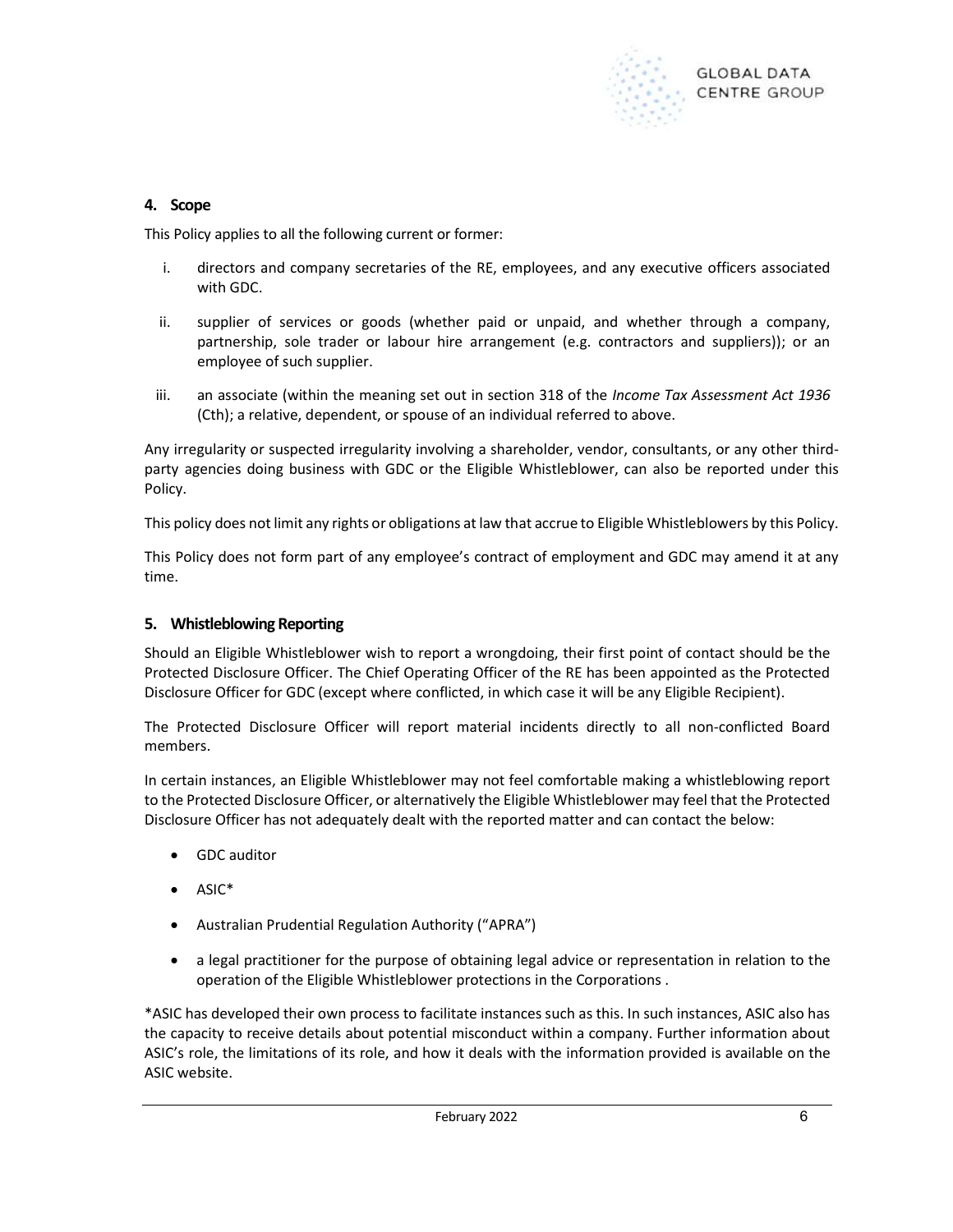

## 6. Confidentiality of a Whistleblower's Identity

#### **Commitment**

GDC is committed to protecting the identity of all persons making disclosures under this Policy.

#### Commitment to Protection of Identity

Where a disclosure received under this Policy is:

- i. a protected disclosure under the Corporations Act or Tax Act, the confidentiality of an Eligible Whistleblower's identity is protected under the whistleblower protection regimes in those statutes, which include statutory sanctions and remedies where confidentiality is breached; or
- ii. not a protected disclosure under the Corporations Act or Tax Act, including where the whistleblower is not an Eligible Whistleblower, GDC will use its best endeavours to not disclose the identity of the whistleblower.

#### Anonymous Disclosure

In some instances, Eligible Whistleblowers may wish to remain anonymous. Persons within the scope of this Policy are encouraged to report whistleblowing matters openly or anonymously. However, there may be limitations in investigating a disclosure where an Eligible Whistleblower does not consent to disclosure of their identity. If the disclosure was made anonymously, and the Eligible Whistleblower:

- i. has not maintained two-way communication with GDC, any decision to undertake an investigation, and the conduct of any investigation, will be based on the information provided by the Eligible Whistleblower; or
- ii. has maintained two-way communication with GDC, the Eligible Whistleblower can refuse to answer questions they feel could reveal their identity at any time, including during any follow-up conversation about, or investigation into, the disclosure.

## **Identity Confidentiality**

GDC will take disciplinary action, which may include dismissal, against any person who makes an unauthorised disclosure of the identity of a person who makes a Protected Disclosure under this Policy or of information that is likely to lead to the identification of that person.

It is an offence under the Corporations Act for a person who has directly or indirectly obtained information about the identity of a person who has made a Protected Disclosure, to disclose the identity of that person or information that is likely to lead to the identification of that person, without their authorisation.

If an Eligible Whistleblower discloses their identity, the only people who will know their details will be their first point of contact and/or the Protected Disclosure Officer and a restricted number of other people who have access to information recorded under this Policy. All information received from an Eligible Whistleblower, as well as the fact that an Eligible Whistleblower has made a disclosure and any record produced as part of an investigation, is held securely. Access will be restricted to those persons required to access the records for the purpose of this Policy or as part of information technology processes of the Group necessary to administer its IT platform or any third party hosting these records.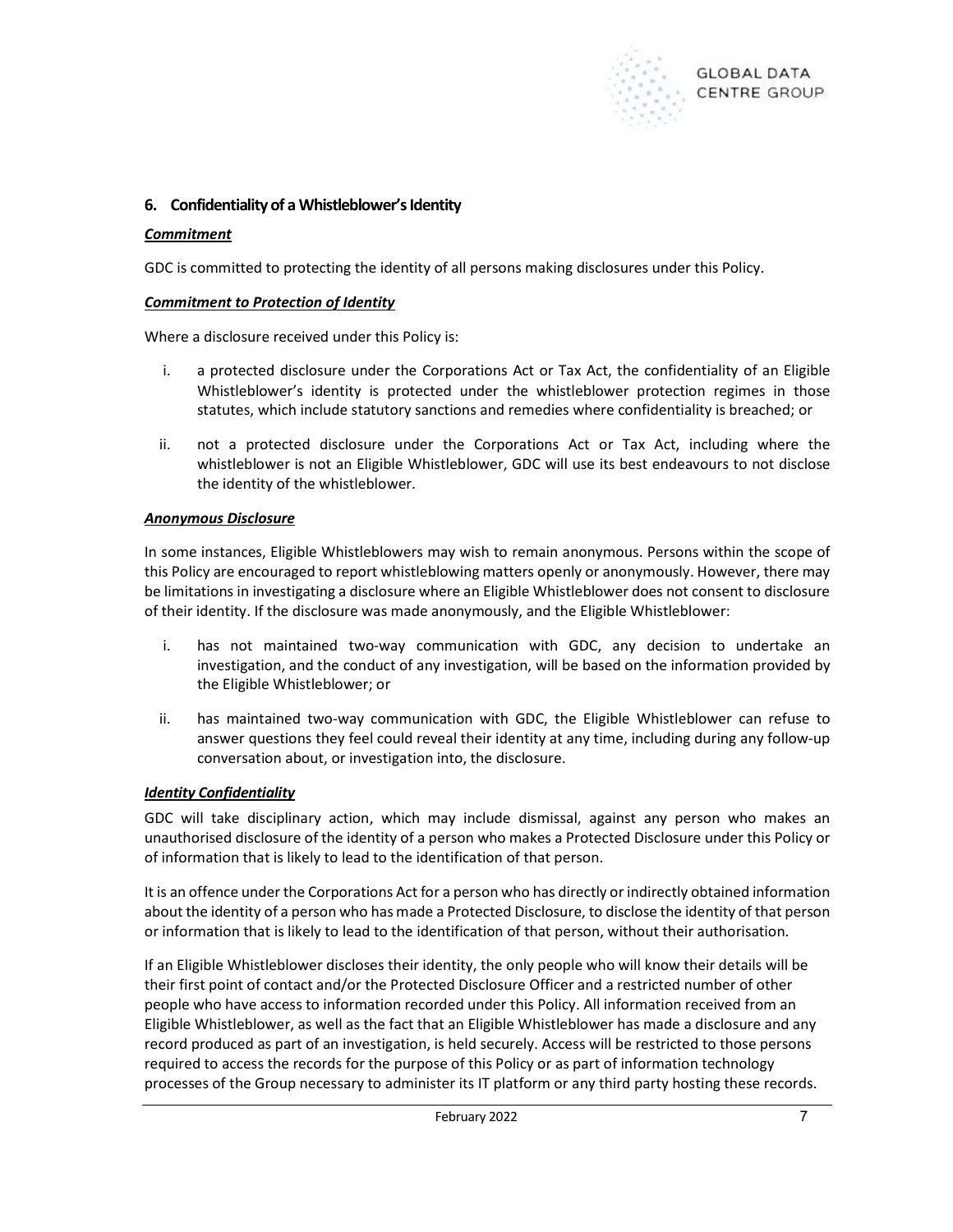

By making a report under this Policy, an Eligible Whistleblower consents to their information being recorded and being accessible by these people including their identity (unless the Eligible Whistleblower elects to remain anonymous).

If an Eligible Whistleblower chooses to disclose their identity, their identity will not be disclosed to anyone else unless:

- the Group or an entity in the Group is legally obliged to disclose their identity;
- disclosure is necessary to prevent or lessen a threat to a person's health, safety or welfare; or
- the Eligible Whistleblower consents to the disclosure.

Other than in circumstances required by law, any unauthorised disclosure of information without consent of the Eligible Whistleblower, including their identity, will be a breach of this Policy and will be dealt with under disciplinary procedures of GDC.

## 7. Whistleblowing investigation

The Protected Disclosure Officer will investigate all matters reported under this Policy as soon as practicable after the matter has been disclosed.

The exact investigation process and enquiries adopted will be determined by the nature and substance of the disclosure. In certain circumstances (for example where the Disclosable Matter involves allegations of fraud) external investigators may be appointed by the Protected Disclosure Officer. If the suspected Disclosable Matter is of a specific technical nature, appropriate technical experts may be involved.

The investigation will be conducted in an objective and fair manner, and otherwise as is reasonable and appropriate having regard to the nature of the matter disclosed and all surrounding circumstances. Where a report is submitted anonymously, the Protected Disclosure Officer will conduct the investigation and its enquiries based on the information provided.

# 8. Whistleblower Protection

## Protection against Detrimental Conduct

GDC is committed to protecting Eligible Whistleblowers, and other persons, from detrimental conduct, or threats of detrimental conduct, because a person believes or suspects that the Eligible Whistleblower (or another person) has made, may have made, proposes to make, or could make a disclosure that qualifies for protection under the Corporations Act or Tax Act. GDC will use its best endeavours to provide the protections to Eligible Whistleblowers, and other persons, reflected in this Policy where the disclosure is not protected under the Corporations Act or Tax Act.

An Eligible Whistleblower who has reported a Disclosable Matter in accordance with this Policy is protected under this Policy (Protected Disclosure) and will not be discriminated against or disadvantaged in employment or any contractual arrangement with GDC or any associated entities of GDC. GDC will also ensure that suspected Eligible Whistleblowers (including their colleagues and relatives) are not subject to reprisals, harassment, or victimisation due to their actions in making a report. GDC will take all reasonable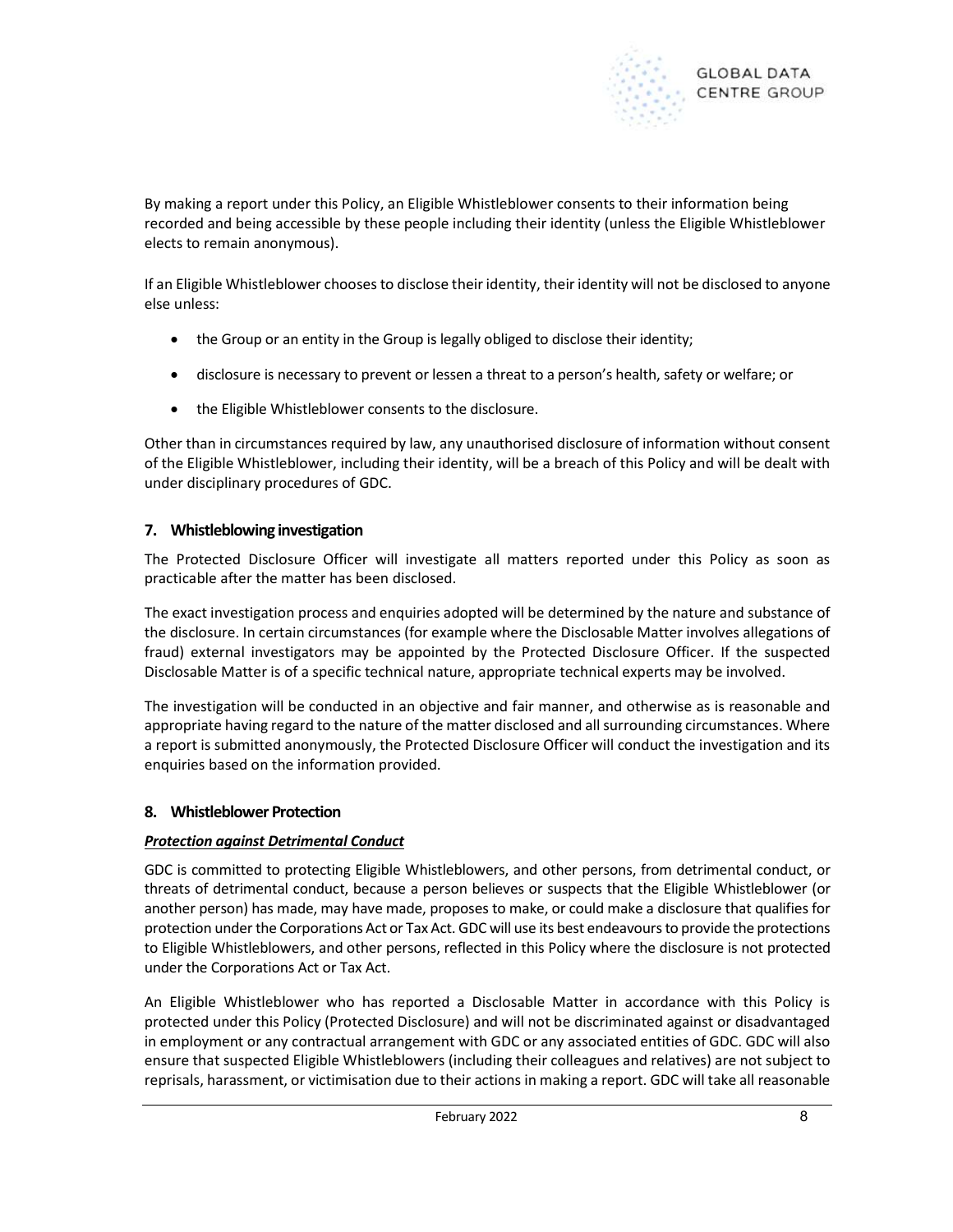

steps to ensure that adequate and appropriate protection is being provided for those who become an Eligible Whistleblower. This protection applies if the matter is proven or not, regardless of whether it is reported to an external authority.

#### Fair Treatment of Persons named in a Disclosure

An employee who is mentioned in a Protected Disclosure has the right, subject to compliance with any legal requirements to be:

- informed as to the substance of the allegations;
- given a reasonable opportunity to respond to the allegations (either orally or in writing); and
- informed of the findings in respect of the Protected Disclosure.

#### Confidential Records

All information relating to a Protected Disclosure and its investigation will be retained under strict security and confidentiality. Unauthorised release of information to someone not involved in the investigation, without the consent of an Eligible Whistleblower will be a breach of this Policy and dealt with under disciplinary procedures except where:

- the disclosure is required by law.
- it is appropriate to make the disclosure to a regulator.
- it is appropriate to make a disclosure to an officer, senior manager or director who may need to know to facilitate appropriate action.

Information received from an Eligible Whistleblower will be kept confidential to the extent possible, subject to the need to meet legal and regulatory requirements.

In particular, the information may be disclosed to appropriate regulatory authorities, such as ASIC, the APRA, the Australian Federal Police ("AFP") or other governmental agencies.GDC may also disclose the information received to a legal practitioner for the purpose of obtaining legal advice in relation to the operation of the statutory Whistleblower protections.

Subject to compliance with any legal reporting requirements, when implementing any process under this Policy, GDC will:

- not disclose the identity of an Eligible Whistleblower other than in accordance with this Policy;
- ensure that information contained in an Eligible Whistleblower Report is only disclosed to the extent necessary to conduct an investigation or administer this Policy or where required for the purpose of obtaining legal advice; and
- take reasonable steps to reduce the risk that an Eligible Whistleblower will be identified as part of any process conducted under this Policy.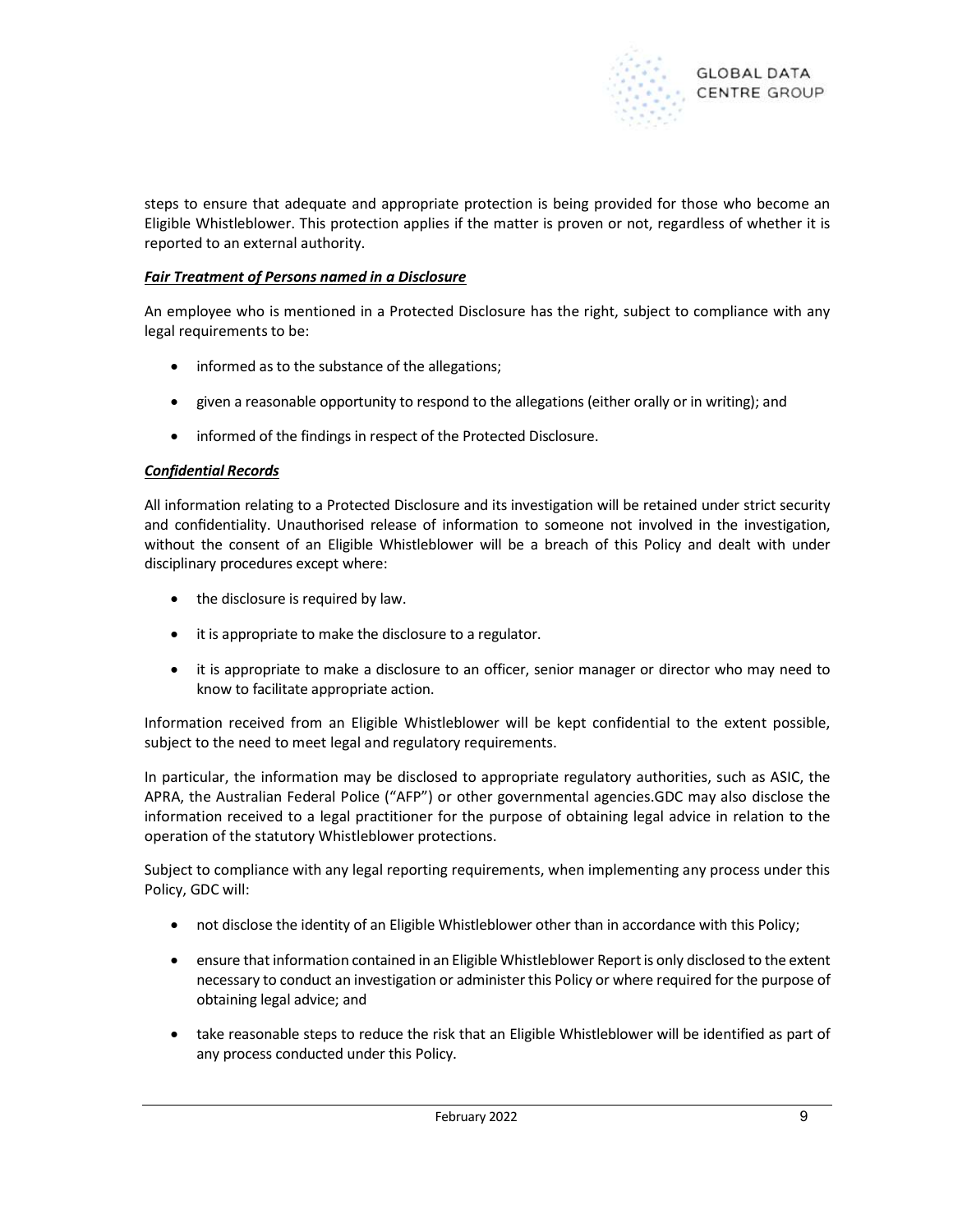

## 9. Protection under Legislation

Part 9.4AAA of the Corporations provides special protection to disclosures made by Eligible Whistleblowers where the conditions detailed in the Corporations Act are satisfied, which include that the disclosure is made in respect to a Disclosable Matter to an Eligible Recipient, legal practitioner (for the purpose of obtaining legal advice in relation to the disclosure), Emergency Disclosure or Public Interest Disclosure. The protections provided under the Corporations Act include:

- that the Eligible Whistleblower is immune from any civil, criminal or administrative liability (including disciplinary action) for making the disclosure.
- that no contractual or other right may be exercised, and no contractual or other remedy may be enforced, against the Eligible Whistleblower for making the disclosure.
- that any individual who causes or threatens to cause detriment to an Eligible Whistleblower or another person in the belief or suspicion that a disclosure has been made, or may have been made, proposes to or could be made, may be guilty of an offence and may be liable to pay the Eligible Whistleblower compensation in respect of any loss or damage suffered.
- that in some circumstances, the disclosed information is not admissible against the Eligible Whistleblower in criminal proceedings or proceedings for the imposition of a penalty in circumstances; where for example the disclosure has been made to ASIC or APRA, or where the disclosure qualifies as a Public Interest or emergency disclosure.
- that the person receiving the report commits an offence if they disclose the substance of the report or the Eligible Whistleblower's identity, without the Eligible Whistleblower's consent, to anyone except ASIC, APRA, the AFP or a lawyer for the purpose of obtaining legal advice or representation in relation to the report.
- that an Eligible Whistleblower's identity cannot be disclosed to a Court or tribunal except where considered necessary.

The Tax Act provides similar protection to disclosures about breaches of any Australian tax law, again in instances where the conditions detailed are met.

It is noted that any anonymous disclosures are still protected under the Corporations Act.

## 10. Work related grievances

A disclosure will not be protected to the extent that it:

 concerns a personal work-related grievance of the discloser, which concerns a grievance in relation to the discloser's employment, or former employment, with GDC that has implications for the discloser personally.

Examples of a personal work-related grievance include complaints a discloser may hold concerning:

a decision to discipline a discloser or to suspend or terminate their employment.